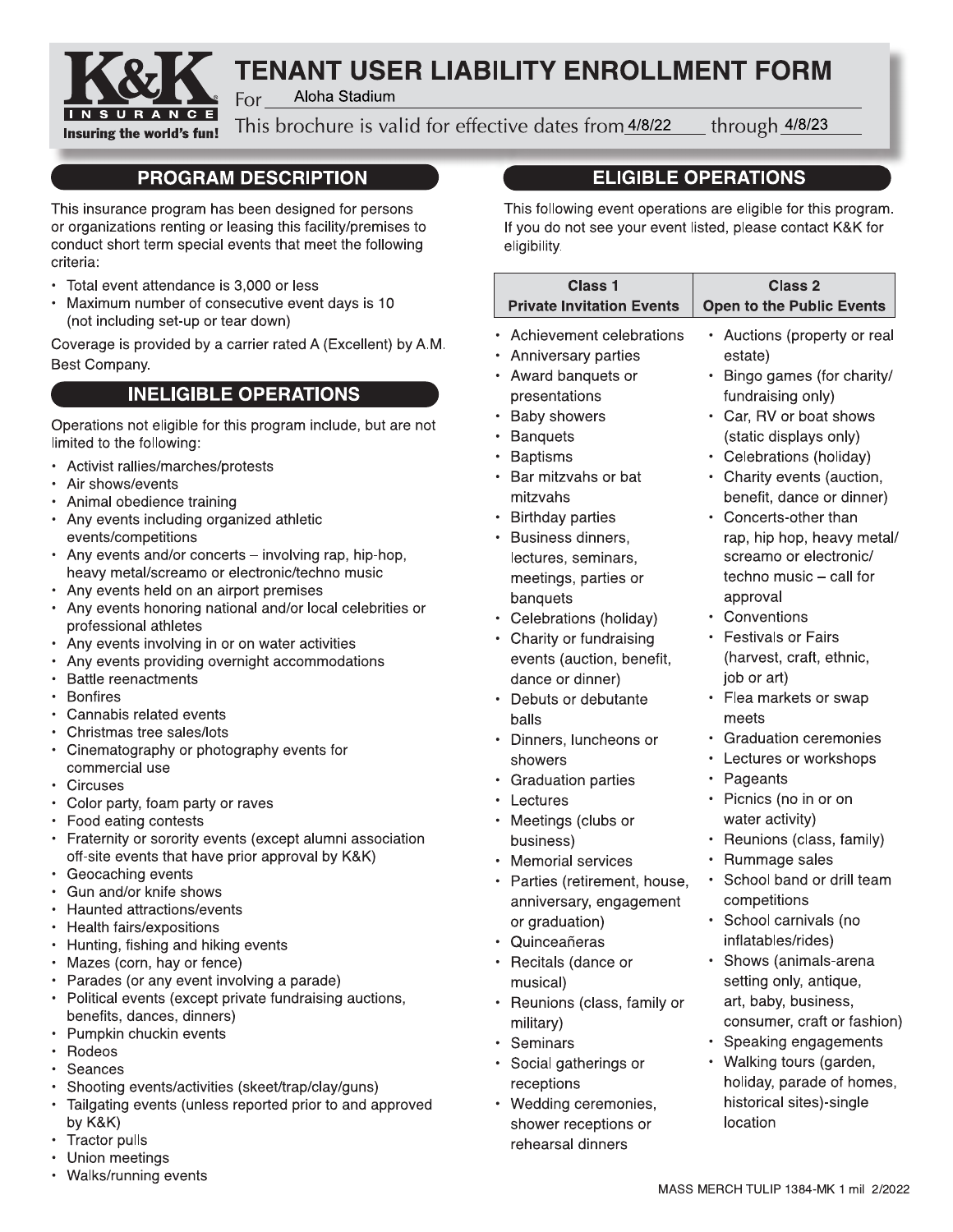## **EXCLUSIONS**

The following represent only some of the exclusions contained in this policy and state variations may apply.

- Abuse, molestation, or exploitation
- All operations listed as ineligible
- · Amusement devices (e.g.: rides, slides, inflatables, bungees, climbing walls, dunk tanks-does not apply to structures that are not designed to bounce on, slide on, ride on or tunnel through)
- Animals (injury or death to any animal or injury, death or property damage caused by your animal)
- Communicable disease
- Cyber incident, data compromise, and violation of statutes related to personal data
- E-commerce consulting
- Employment-related practices
- Events held at multiple locations
- Fireworks
- Operations of concessionaires, exhibitors and/or vendors at your event
- Petting zoo
- Room and board liability/overnight camping
- · Saddle animals

#### **COVERAGES AND LIMITS**

#### Coverage provided under this program includes:

| <b>Commercial General Liability</b>                                                                                                              | Class 1<br><b>Private Invitation Event</b> | Class 2<br><b>Open to the Public Event</b> |  |
|--------------------------------------------------------------------------------------------------------------------------------------------------|--------------------------------------------|--------------------------------------------|--|
| Each Occurrence                                                                                                                                  | \$1,000,000                                | \$1,000,000                                |  |
| General Aggregate (other than Products-completed Operations)                                                                                     | \$5,000,000                                | \$5,000,000                                |  |
| Products-completed Operations Aggregate                                                                                                          | \$1,000,000                                | \$1,000,000                                |  |
| Personal and Advertising Injury                                                                                                                  | \$1,000,000                                | \$1,000,000                                |  |
| Damage to Premises Rented to You (Fire Legal Liability)                                                                                          | \$1,000,000                                | \$1,000,000                                |  |
| <b>Medical Expense</b>                                                                                                                           | \$<br>5,000                                | S<br>5,000                                 |  |
| * Cost based on the daily attendance each day times the number of event days<br>Note: The cost includes a \$15.00 Risk Purchasing Membership Fee |                                            |                                            |  |
| Total attendance is 200 or less                                                                                                                  | \$155.00                                   | \$185.00                                   |  |
| Total attendance is 201-750                                                                                                                      | \$185.00                                   | \$215.00                                   |  |
| Total attendance is 751-1500                                                                                                                     | \$255.00                                   | \$330.00                                   |  |
| Total attendance is 1501-3000                                                                                                                    | \$445.00                                   | \$565.00                                   |  |

\* NOTE: Pursuant to Hawaii Administrative Rules §3-70-10, an additional 10% assessment shall be added to the rates listed above.

Commercial General Liability with Enhancement Endorsement - coverage which protects the insured against liability claims for bodily injury and property damage arising out of premises, operations, products and completed operations and personal and advertising injury.

This brochure is for illustrative purposes only and is not a contract of insurance. You must refer to the actual policy for complete information regarding coverage terms, conditions and exclusions as they may change from one coverage term to the next. You may request a copy of the full policy by submitting a written request to K&K.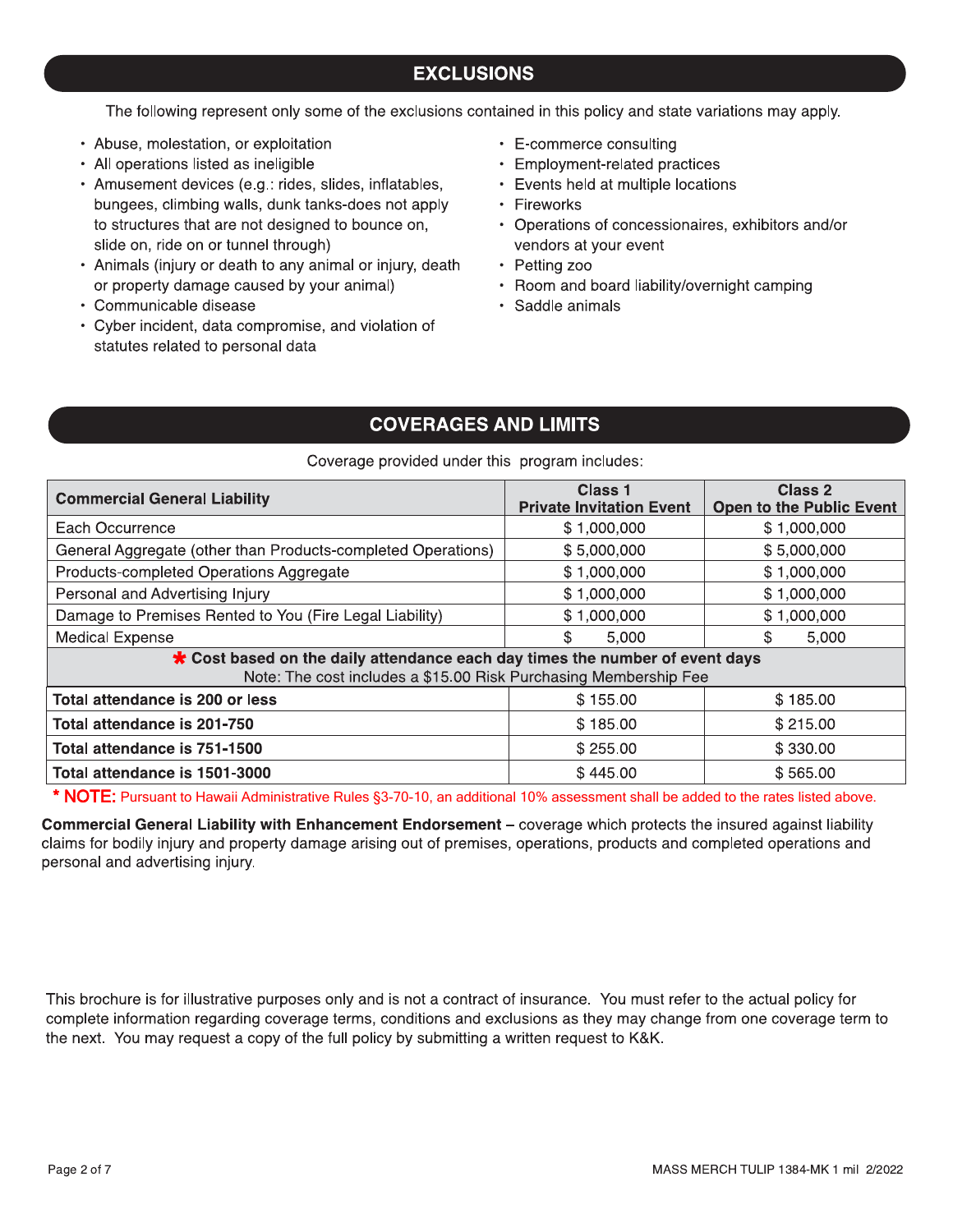

**Short Term Special Events at\_Aloha Stadium** 

Insuring the world's fun! Valid from effective dates from 04/08/22

through 04/08/23

#### TO AVOID PROCESSING DELAYS, PLEASE: 1. Complete all sections (print legibly) 2. Sign and date where required

# **GENERAL INFORMATION**

| Applicant is a: $\bigcirc$ Sole Proprietorship $\bigcirc$ Limited Liability Co. $\bigcirc$ Corporation $\bigcirc$ Partnership                                                                                                       |                                                       |
|-------------------------------------------------------------------------------------------------------------------------------------------------------------------------------------------------------------------------------------|-------------------------------------------------------|
|                                                                                                                                                                                                                                     |                                                       |
|                                                                                                                                                                                                                                     |                                                       |
|                                                                                                                                                                                                                                     |                                                       |
|                                                                                                                                                                                                                                     |                                                       |
|                                                                                                                                                                                                                                     |                                                       |
|                                                                                                                                                                                                                                     |                                                       |
| (By listing an email address, you are giving us permission to contact you by email about your policy. Refer to page 5 of the application for Electronic<br>Disclosure and Consent)                                                  |                                                       |
|                                                                                                                                                                                                                                     |                                                       |
| <b>EVENT INFORMATION</b>                                                                                                                                                                                                            |                                                       |
|                                                                                                                                                                                                                                     |                                                       |
| 2. Type of event:                                                                                                                                                                                                                   |                                                       |
| O Auction - Describe: 0 Ball/Dance - Describe: 0 Concert - Describe: 0 Concert - Describe:                                                                                                                                          |                                                       |
| O Festival – Describe: <u>Community of Fundraiser – Describe:</u> Community Community Community Community Community Community Community Community Community Community Community Community Community Community Community Community C |                                                       |
|                                                                                                                                                                                                                                     |                                                       |
| 3. List activities at event: example and a series of the series of the series of the series of the series of the series of the series of the series of the series of the series of the series of the series of the series of t      |                                                       |
|                                                                                                                                                                                                                                     |                                                       |
|                                                                                                                                                                                                                                     |                                                       |
| 6. Hours of event (including set-up and tear-down): _______ A.M./P.M. to ______ A.M./P.M.                                                                                                                                           |                                                       |
| 7. Attendance: Average daily attendance__________ X Number of event days_________ = Total attendance ___________                                                                                                                    |                                                       |
| Venue name: _ Aloha Stadium Authority<br>8. Event location                                                                                                                                                                          | <u> 1989 - Jan Barnett, fransk politik (d. 1989)</u>  |
|                                                                                                                                                                                                                                     | Venue address: 99-500 Salt Lake Blvd., Aiea, HI 96701 |
| 9. Is your event location:                                                                                                                                                                                                          |                                                       |
| $\Omega$ Indoors $\Omega$ Outdoors                                                                                                                                                                                                  |                                                       |
|                                                                                                                                                                                                                                     |                                                       |
| 10. Is there a musical or entertainment performance at the event?                                                                                                                                                                   | $\bigcirc$ Yes<br>$\bigcirc$ No                       |
| If yes, please indicate the type of performer(s):<br>If a musical performer/DJ, please provide the type of music performed/provided:                                                                                                |                                                       |
|                                                                                                                                                                                                                                     |                                                       |
| Does the performer require that they be added as an additional insured?                                                                                                                                                             | X No<br>$\bigcirc$ Yes                                |
| K&K Insurance Group, Inc. • P.O. Box 2338 • Fort Wayne, IN 46801-2338 • 1-800-648-6406 • Fax 1-260-459-5940                                                                                                                         |                                                       |
| Website www.kandkinsurance.com · Email KK_MassMerchandising@kandkinsurance.com                                                                                                                                                      |                                                       |
| K&K Insurance Group, Inc. is a licensed insurance producer in all states (TX license #13924); operating in CA, NY and MI as K<br>Insurance Agency (CA license #0334819)                                                             |                                                       |

8K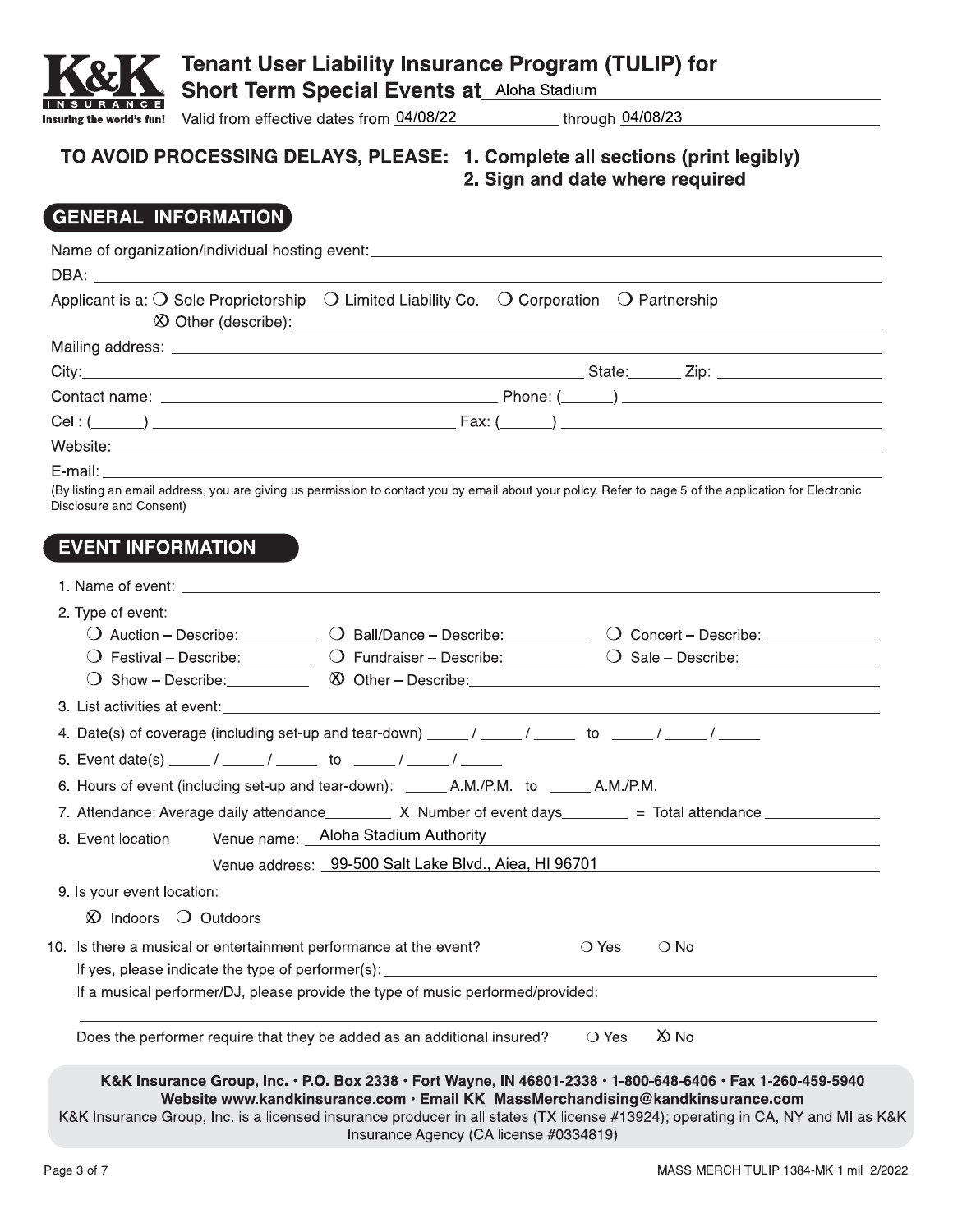#### **EVENT INFORMATION CONTINUED**

| 11. Are overnight accommodations or camping facilities part of the event?<br>* If yes, is each attendee responsible for booking and paying for their<br>own accommodations? | $\bigcirc$ Yes<br>$\bigcirc$ Yes | $\infty$ No<br>$\infty$ No | $\bigcirc$ N/A |
|-----------------------------------------------------------------------------------------------------------------------------------------------------------------------------|----------------------------------|----------------------------|----------------|
| 12. Will this event feature any of the following activities?<br>Rides, amusement devices, inflatable recreational devices                                                   | ◯ Yes                            | $\infty$ No                |                |

- Petting zoos or animals
- Fireworks or pyrotechnics
- Does the event have concessionaires, exhibitors or any vendors

The exposures/activities listed above are not covered by this program and any resulting claims will be denied. If you wish to cover any of these activities, please contact us to determine if other coverage options are available. If any of these activities are provided by a third party you should require evidence of liability coverage (certificate of insurance) from the entity/organization naming you as an additional insured.

#### 13. Alcoholic beverages: (check one)

X Will not be allowed or available at the event.

O Will be sold at the event. (e.g.: individual drinks are offered for sale for cash or with pre-purchased tickets) If sold, who holds the liquor license or permit?

 $\bigcirc$  Insured ○ Caterer or vendor  $\bigcirc$  Facility ○ Sponsor

O Will be furnished without a charge at the event. (e.g.: wine & beer are served for free or event has a \$100 admission fee and wine is served with dinner for free)

 $\bigcirc$  No

If furnished, is the insured required to obtain a liquor license?  $\bigcirc$  Yes

O Will be both sold and furnished at the event. (e.g.: providing wine & beer for free, but also having a cash bar) If sold and furnished, who holds the liquor license or permit?

 $\bigcirc$  Insured ○ Caterer or vendor  $\bigcirc$  Facility  $\bigcirc$  Sponsor

## PROGRAM COST CALCLATION

Total attendance at event (average daily attendance x the # of event days): \_\_ Please select option based upon total attendance at the event.

| <b>Total Event</b><br><b>Attendance</b> | <b>*Class 1</b><br><b>Private Invitation</b><br><b>Events</b> | Class 2<br><b>Open to Public</b><br><b>Events</b> |
|-----------------------------------------|---------------------------------------------------------------|---------------------------------------------------|
| 200 or less                             | $\circ$ \$155.00                                              | $\circ$ \$185.00                                  |
| $201 - 750$                             | $\circ$ \$185.00                                              | $\circ$ \$215.00                                  |
| $751 - 1500$                            | $\circ$ \$ 255.00                                             | $\circ$ \$330.00                                  |
| $1501 - 3000$                           | $\times$ \$445.00                                             | \$565.00                                          |

NOTE: Pursuant to Hawaii Administrative Rules §3-70-10, an additional 10% assessment shall be added to the rates listed above.

#### COSTS ARE 100% FULLY EARNED AND NON-REFUNDABLE/NON-TRANSFERRABLE ONCE COVERAGE BEGINS. COVERAGE IS CONTINGENT UPON RECEIPT OF PAYMENT AND A FULLY COMPLETED ENROLLMENT FORM.

NO COVERAGE WILL BE DEEMED IN EFFECT UNTIL THE ACCURATE PAYMENT IS RECEIVED BY THE COMPANY OR THEIR REPRESENTATIVE.

**CANCELLATIONS/CHANGES MAY ONLY BE MADE BY THE NAMED INSURED.** 

**NOTE: THE COST INCLUDES A \$15 RISK PURCHASING GROUP FEE.**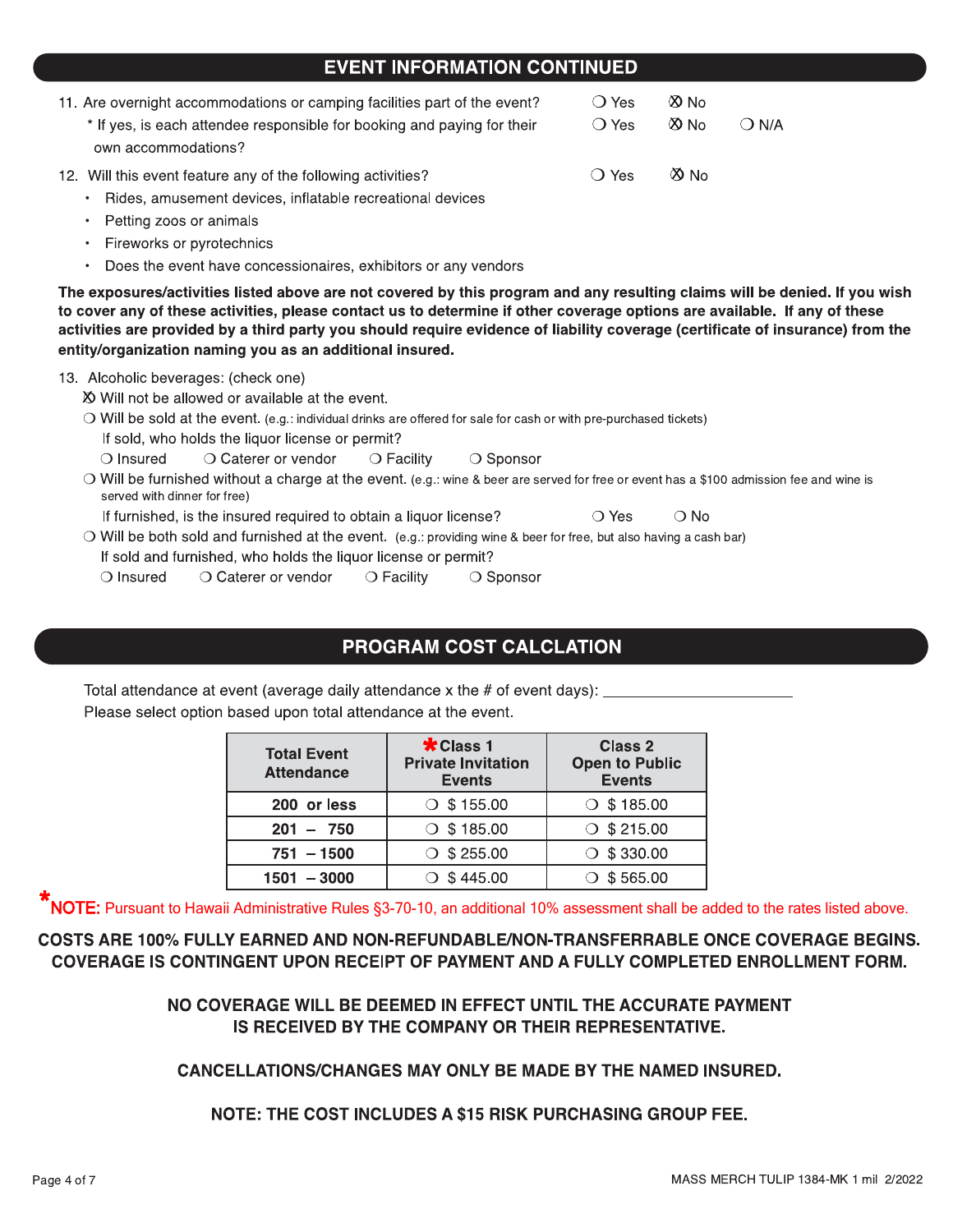**COVERAGE EXCLUSIONS**<br>
contained in the commercial general liability coverage provided by t<br>
sbestos; Commercial general liability standard exclusions (CG001<br>
sse; Cyber incident, data compromise, and violation of statutes The following notable exclusions are contained in the commercial general liability coverage provided by this program (note: state variations may apply). Abuse, molestation, or exploitation; Asbestos; Commercial general liability standard exclusions (CG001 4/13 edition); Cap on losses from certified acts of terrorism; Communicable disease; Cyber incident, data compromise, and violation of statutes related to personal data; E-commerce consulting; Employment related practices; Events held outside the U.S.; Events held at multiple locations; Events with over 3,000 in attendance; Fireworks; Fungi or bacteria; Lead; Nuclear energy; Operations of concessionaires, exhibitors and/or vendors at your event; Petting zoos; Room and board liability/overnight camping; Sexually transmitted disease; Silica or silica-related dust; Specified recreational activities -Aircraft/hot air balloon; Airport; Amusement devices: The ownership, operation, maintenance or use of any device or equipment a person rides for enjoyment, including, but not limited to: mechanical or non-mechanical ride, slide, or water slide (including any ski or tow when used in conjunction with a water slide); inflatable recreational device, or vertical device or equipment used for climbing, whether permanently affixed or temporarily erected. This exclusion does not apply to video or computer games or structures that are not designed to bounce on, slide on, ride on or tunnel through; Animals; Bungee; Dunk tank; Haunted attraction; Performer; Rodeo; Saddle animal; Snowmobile; Total pollution with a building heating, cooling & dehumidifying equipment exception and hostile fire exception; Unmanned aircraft; Those operations listed as ineligible: Activist rallies/marches/protests; Air shows/events; Animal obedience training; Any events/activities involving motorized vehicles except static vehicle shows/auctions or car washes (for charity fundraising only); Any events involving organized athletic events/ competitions; Any events and/or concerts – involving rap, hip-hop, heavy metal/screamo or techno/electronic; Any events held on an airport premises; Any events honoring national and/or local celebrities or professional athletes; Any events involving in or on water activities; Balloon festivals; Battle reenactments; Bonfires; Cannabis related events; Christmas tree sales/lots; Cinematography or photography events for commercial use; Circuses; Color party, foam party or raves; Dance competitions; Food eating contests; Fraternity or sorority events (unless reported and approved by us); Geocaching events; Gun and/or knife shows; Haunted attractions/events; Health fairs/expositions; Hunting, fishing and hiking events; Mazes (corn, hay or fence); Parades (or any event involving a parade); Political events (except private fundraising auctions, benefits, dances, dinners); Pumpkin chuckin events; Rodeos; Seances; Shooting events/activities (skeet/trap/clay/guns); Tailgating events (unless reported to and approved by us); Tractor pulls; Union meetings; Walks/running events

# Electronic Signature Disclosure and Consent PLEASE READ, COMPLETE #9 BELOW, AND SIGN ON PAGE 6

#### Electronic Signature Disclosure and Consent

The Electronic Signatures in Global and National Commerce Act (15 U.S.C. § 7001, et seq.) provides that a signature, contract or other record may not be denied legal effect, validity or enforceability solely because it is in electronic form or because an electronic signature was used in a transaction. K&K Insurance Group (K&K), whether on its own behalf, and/or on behalf of an insurer and/or third parties, may utilize the internet, email, cloud services, digital storage, digital media or similar electronic means to transmit Policy Documents to its clients. This Agreement informs you of your rights when we are delivering and you are receiving such documents from us electronically.

By agreeing to proceed with this transaction, you acknowledge and consent to the following:

- 1. I hereby voluntarily consent to proceeding with this transaction, and all subsequent actions related to this transaction, electronically.
- 2. I understand that further documents relating to this insurance purchased through K&K, including but not limited to correspondence, communications, confirmations, requests for premium payments and policy documents, may, to the extent permitted by law, be transmitted by electronic means to me, including by e-mail sent to the e-mail address I have provided as part of this transaction and/or my on-line registration. I consent to such documents being provided to me electronically.
- 3. Notwithstanding paragraph 2, any notice of cancellation shall be sent to me by mailing to the address I have provided as part of my registration and/or application for insurance, or to such other address for which I have provided notice pursuant to the terms of the policy.
- 4. Any change or revision to the e-mail address or other electronic contact information which I have provided as part of this transaction and/or my on-line registration process shall be requested by me by faxing, emailing or by mailing a written notice to: K&K Insurance; 1712 Magnavox Way; Fort Wayne, IN 46804.
- 5. I understand that I have the right to obtain a paper copy of any electronic record provided to me pursuant to this transaction or any subsequent transaction involving my coverage by mailing a written request to the address provided in paragraph 4.
- 6. In order to access the electronic records provided, the following hardware and software are required: (a) a personal computer or other device through which Internet access is available, (b) an Internet connection, (c) an e-mail account with an Internet service provider, and (d) Adobe Acrobat Reader.
- 7. I understand that I have the right and option to withdraw my consent to the receipt of further electronic documents at any time, by faxing, emailing or mailing a written request to the address provided in paragraph 4. By withdrawing my consent to electronic delivery of documents I understand that I will receive a paper copy of future policy documentation.
- 8. Information relating to this transaction is subject to the terms of our privacy statement, a copy of which is provided at www.kandkinsurance.com.
- 9. DOCUMENT DELIVERY. After this enrollment form is approved, you will receive a certificate of insurance showing evidence that coverage has been bound. When submitted through an insurance agent or broker, this coverage document will only be delivered to them. Additional certificate requests will be issued to the same person. Providing an email address in this application will be deemed consent to us to deliver documents and communication to you electronically.

If you DO NOT want to be emailed please check here and select your preferred method of document delivery.  $\bigcirc$ 

| . .<br>ື   | .   | allıl | .<br>N/ |  |
|------------|-----|-------|---------|--|
| ີ Mail t∈. | N/A | auu.  | 111     |  |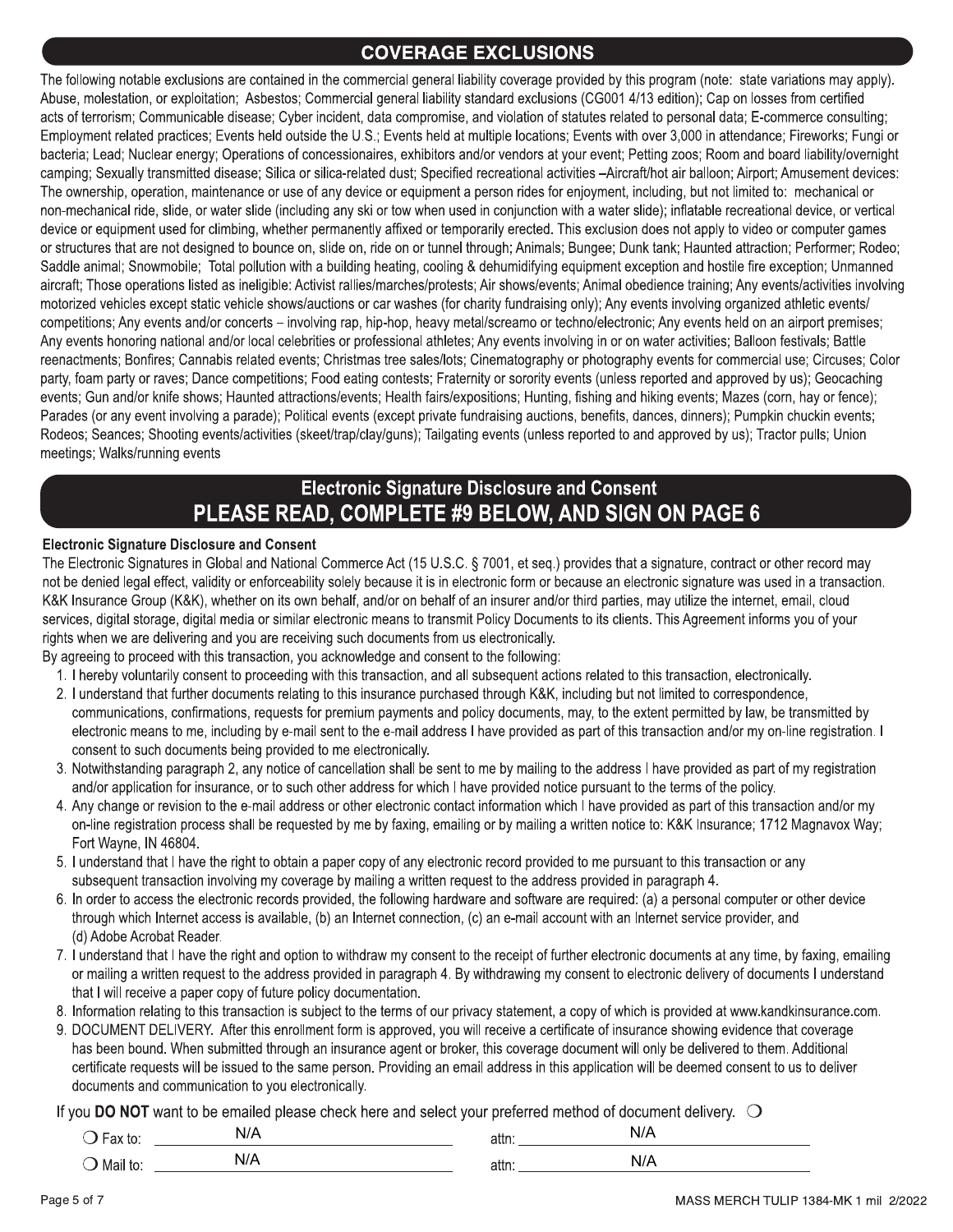#### **COMPENSATION AND REPRESENTATION STATEMENT**

Compensation and Other Disclosure Information: K&K Insurance Group, Inc. ("K&K") is an insurance producer licensed in your state. Insurance producers are authorized by their license to confer with insurance purchasers about the benefits, terms and conditions of insurance contracts; to offer advice concerning the substantive benefits of particular insurance contracts; to sell insurance; and to obtain insurance for purchasers. The role of the producer in any particular transaction involves one or more of these activities. Compensation will be paid to the producer, based on the insurance contract the producer sells. Depending on the insurer(s) and insurance contract(s) the purchaser selects, compensation will be paid by the insurer(s) selling the insurance contract or by another third party. Such compensation may vary depending on a number of factors, including the insurance contract(s) and the insurer(s) the purchaser selects. In addition, K&K may charge a fee for administrative services. Your signature on your application, quote form, check, credit card and/or other authorization for payment of your premium, will be deemed to signify your consent to and acceptance of the terms and conditions including the compensation, as disclosed above, that is to be received by K&K. The insurance purchaser may obtain information about compensation expected to be received by the producer based in whole or in part on the sale of insurance to the purchaser, and compensation expected to be received based in whole or in part of any alternative quotes presented to the purchaser by the producer, by emailing a written request to warranty@kandkinsurance.com.

In addition, premiums paid by clients to K&K for remittance to insurers, client refunds and claim payments paid to K&K by insurance companies for remittance to clients are deposited into fiduciary accounts in accordance with applicable insurance laws until they are due to be paid to the insurance company or Client. Subject to such laws and the applicable insurance company's consent, where required, K&K will retain the interest or investment income earned while such funds are on deposit in such accounts.

In placing, renewing, consulting on or servicing your insurance coverages K&K and its affiliates may participate in contingent commission arrangements with insurance companies that provide for additional contingent compensation, if, for example, certain underwriting, profitability, volume or retention goals are achieved. Such goals are typically based on the total amount of certain insurance coverages placed by K&K with the insurance company or the overall performance of the policies placed with that insurance company, not on an individual policy basis. As a result, K&K may be considered to have an incentive to place your insurance coverages with a particular insurance company. Where K&K participates in contingent commission arrangements with insurance companies, K&K may be entitled to additional commission in the range of 0 to 5% depending upon whether and when specified thresholds are achieved.

Our liability to you, in total, for the duration of our business relationship for any and all damages, costs, and expenses (including but not limited to attorneys' fees), whether based on contract, tort (including negligence), or otherwise, in connection with or related to our services (including a failure to provide a service) that we provide in total shall be limited to the lesser of \$2,500,000 or the singular annual limit of the policy of insurance procured by us on your behalf from which your damages arise.

This liability limitation applies to you, our client, and extends to our client's parent(s), affiliates, subsidiaries, and their respective directors, officers, employees and agents (each a "Client Group Member" of the "Client Group") wherever located that seek to assert claims against K&K, and its parent(s), affiliates, subsidiaries and their respective directors, officers, employees and agents (each an "K&K Group Member" of the "K&K Group"). Nothing in this liability limitation section implies that any K&K Group Member owes or accepts any duty or responsibility to any Client Group Member.

If you or any of your Group Members asserts any claims or makes any demands against us or any K&K Group Member for a total amount in excess of this liability limitation, then you agree to indemnify K&K for any and all liabilities, costs, damages and expenses, including attorneys' fees, incurred by K&K or any K&K Group Member that exceeds this liability limitation.

Aon Corporation, our ultimate parent company, and its affiliates have from time to time sponsored and invested in insurance and reinsurance companies. While we generally undertake such activities with a view to creating an orderly flow of capacity for our clients, we also seek an appropriate return on our investment. These investments, for which Aon is generally at-risk for potential price loss, typically are small and range from fixed-income to common stock transactions. In such case, the gains or losses we make through your investments could potentially be linked, in part, to the results of treaties or policies transacted with you. Please visit the Aon website at http://www.aon.com/market relationships for a current listing of insurance and reinsurance carriers in which Aon Corporate and its affiliates hold any ownership interest.

#### **Representation Statement**

The undersigned authorized officer of the applicant declares that the statements set forth herein are true to the best of his or her knowledge. The undersigned authorized officer agrees that if the information supplied on the application changes between the date of the application and the effective date of the insurance, he/she (undersigned) will immediately notify the insurer of such changes, and the insurer may withdraw or modify any outstanding quotations and/or authorization or agreement to bind the insurance. Signing of this application does not bind the applicant to the insurer to complete the insurance.

I am aware that accurate reporting is required for premium calculation and that my books and records, as they relate to this coverage, may be examined or audited by the company at any time during the coverage period and up to three years thereafter. I acknowledge that intentional misrepresentation or misreporting may jeopardize coverage and that the company reserves the right to decline/void any ineligible coverage.

I further acknowledge that, I have reviewed all information provided with this enrollment form and understand the exclusions which apply, as well as the activities and operations for which coverage is not provided.

| <b>Applicant name</b> (from page 3): |        |
|--------------------------------------|--------|
| Applicant or agent signature:_       | Date:  |
| Printed name:                        | Title: |

If an agent: Check here to acknowledge you are signing on behalf of the named insured  $\bigcirc$